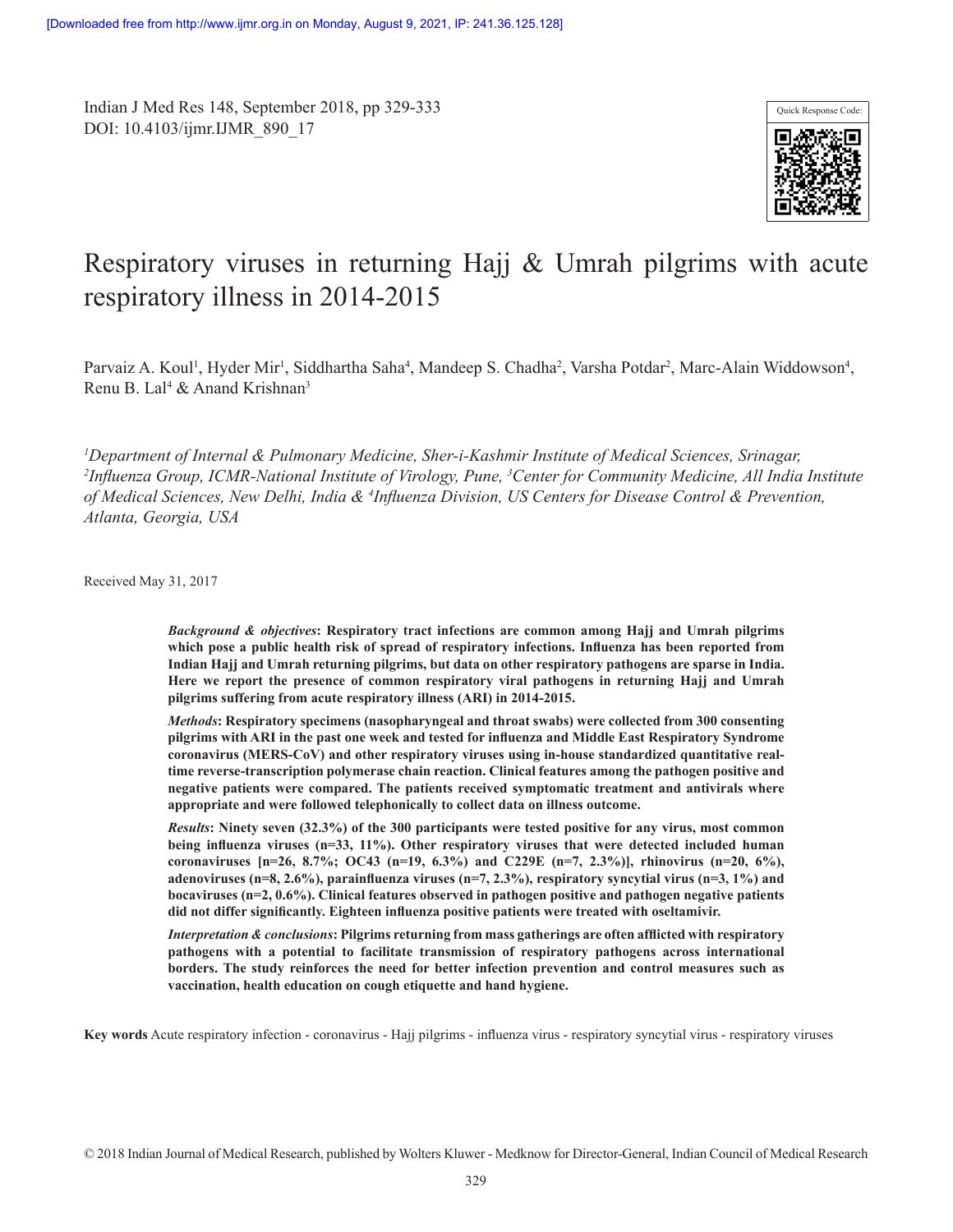The annual pilgrimage of Hajj draws millions of pilgrims to Saudi Arabia during the 12th month of the lunar calendar, with pilgrims entering the country through any one of 16 ports of entry. The Hajj poses significant public health concern as a result of mandatory religious rituals that entail congregated situations for the pilgrims, particularly during the circumambulation of the holy Kaabah<sup>1</sup> and the ritual of stoning the devil. A variety of bacterial and viral respiratory infections are common: 20-80 per cent of pilgrims may develop respiratory infection during the pilgrimage<sup>2-4</sup>. Investigators have reported an overall mean prevalence for influenza of 2.1 per cent (range, 0.6-7.5%) among all arriving pilgrims and 3.6 per cent (range, 0.5-7.8%) among visitors departing the Hajj<sup>5</sup>; however, some recent studies suggest influenza prevalence to be as high as 4-14 per cent among hajj returnees<sup>6</sup>. In the past few years, cases of Middle East Respiratory Syndrome coronavirus (MERS-CoV) have been reported from many countries<sup>7-9</sup>, however, MERS-CoV among pilgrims travelling to Saudi Arabia has not been reported. The rapid spread in nosocomial settings suggests that person-to-person transmission can be efficient in certain settings<sup>8,9</sup>. There are scanty data on the carriage of respiratory viruses among Indian pilgrims returning from Hajj and Umrah pilgrimage. We have recently reported on the absence of MERS-CoV and presence of influenza infection among symptomatic returning pilgrims from Hajj and Umrah of 2014-2015<sup>10</sup>. In this study, the work was extended by testing the same Hajj pilgrims for additional pathogens of public health importance.

# **Material & Methods**

The participants included pilgrims returning from Saudi Arabia after having completed Hajj or Umrah from October 2014 to April 2015. After in-flight announcement offering medical attention to those with fever or respiratory symptoms, consenting disembarking pilgrims were interviewed for respiratory symptoms, offered medical examination and testing for respiratory viruses by a medical team stationed in the arrival halls of the Srinagar International Airport, Jammu and Kashmir, India. The demographic and clinical features were recorded on a predefined case record form. Enrollment for testing was offered to those with respiratory symptoms (n=977); 300 consented. The study protocol was approved by the ethics committee of Sher-i-Kashmir Institute of Medical Sciences (SKIMS), Srinagar, India, and all 300 participants gave written informed consent. Twin

swabs (nasopharyngeal and throat) were obtained from each participant, pooled in viral transport media; and then transported to the Influenza laboratory in SKIMS, within 3-4 h of collection. After testing for influenza and MERS-coV at SKIMS, the samples were transported to the ICMR-National Institute of Virology, Pune, where testing for respiratory viruses was performed using in-house standardized duplex real-time reverse transcriptase polymerase chain reaction (RT-PCR) using previously published primers and probes. Briefly, eight tubes duplex PCR was performed for respiratory syncytial virus (RSV), human metapneumovirus (hMPV)11,12, rhinovirus and ribonuclease protein  $(RNP)^{11}$ , parainfluenzaviruses (PIV) 1 and  $2^{11,13}$ , PIV 3 and  $4^{11,13}$ , adenovirus and boca virus $11,14,15$ , coronavirus OC 43 and NL 65<sup>11,16</sup>, corona virus 229E and enterovirus $11,13,16$ . From 100 µl clinical specimen RNA was extracted using the MagMax automated RNA extractor as per the manufacturer details. Real-time RT PCR assays were carried out using the Invitrogen Superscript III one-step quantitative RT-PCR kit (Invitrogen, Thermo Fisher Scientific, USA). Real-time RT-PCR assays were performed on ABI 7500 machine (Applied Biosystems Inc, USA) in a 25 μl PCR reaction containing 10 picomol of each forward and reverse primer, 5 picomol of TaqMan probe, 12.5 μl  $\times$ 2 buffer, 0.5 μl Superscript III enzyme and 5 μl RNA extract. RT-PCR thermal cycling conditions were as follows: 50°C for 30 min, initial denaturation at 94°C for 10 min, 45 cycles of 15 sec at  $94^{\circ}$ C, 45 sec at 55 $^{\circ}$ C. *In vitro* transcribed RNAs for all viruses to be detected were used as a positive control except enterovirus and bocavirus for which known positive clinical samples previously confirmed by additional conventional PCR and monoplex RT-PCR were used.

The patients were managed with symptomatic treatment and antiviral drugs where appropriate. Patients were followed telephonically at weekly intervals until two weeks to collect data on illness outcome.

*Statistical analysis*: Descriptive statistics was used to assess various prevalence rates. Comparison of continuous variables was performed using Student's *t* test, whereas comparison of various proportions (clinical features and other variables among pathogen positive and pathogen negative participants) was performed by SPSS (Statistical Package for Social Sciences) Version 17 software (IBM Limited, USA). All values were expressed as percentages and *P*<0.05 was considered significant.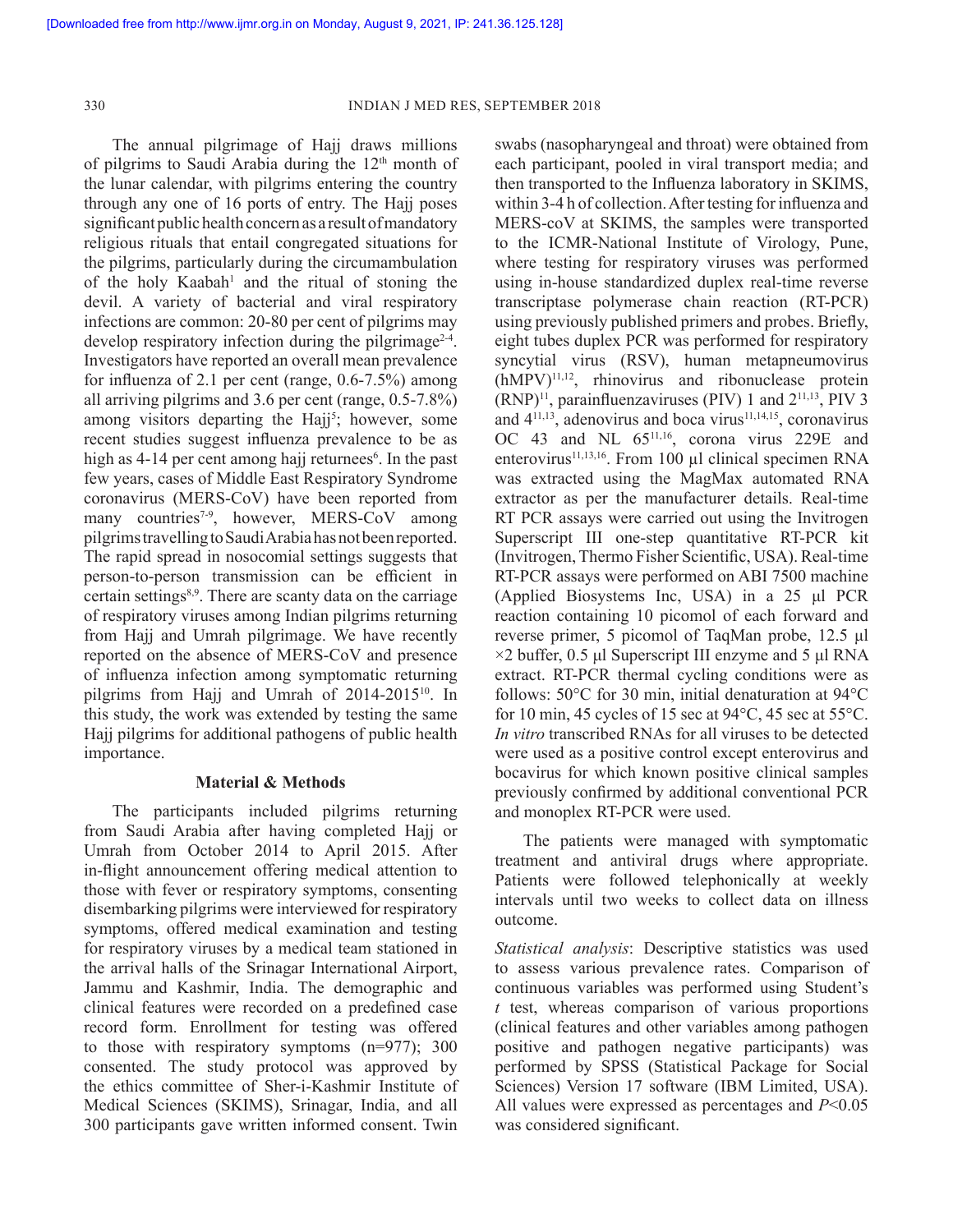KOUL *et al*: RESPIRATORY VIRAL INFECTIONS IN MUSLIM INDIAN PILGRIMS 331

| Table. Clinical symptoms and respiratory viruses detected among enrolled Hajj returnees (2014-2015, $n=300$ ) |                    |                        |                       |                    |
|---------------------------------------------------------------------------------------------------------------|--------------------|------------------------|-----------------------|--------------------|
| Symptoms                                                                                                      | Any virus $(n=97)$ | Coronaviruses $(n=26)$ | Rhinoviruses $(n=20)$ | No virus $(n=203)$ |
| Fever                                                                                                         | 55 (56.7)          | 12(46.2)               | 10(50.0)              | 102(50.2)          |
| Chills and rigors                                                                                             | 43 (44.3)          | 8(30.8)                | 10(50.0)              | 71(34.0)           |
| Nasal discharge                                                                                               | 85 (87.6)          | 24(92.3)               | 14(70.0)              | 174(85.7)          |
| Cough                                                                                                         | 84 (86.6)          | 23(88.5)               | 16(80.0)              | 185(91.1)          |
| Sore throat                                                                                                   | 61(62.9)           | 20(76.9)               | 13(65.0)              | 135(66.5)          |
| <b>Breathlessness</b>                                                                                         | 24 (24.7)          | 5(19.2)                | 4(20.0)               | 56 (27.6)          |
| Expectoration                                                                                                 | 23(23.7)           | 5(19.2)                | 3(15.0)               | 52(25.6)           |
| Headache                                                                                                      | 57(58.8)           | 11(42.3)               | 15(75.0)              | 99 (48.8)          |
| Body ache                                                                                                     | 59 (60.8)          | 14(53.8)               | 15(75.0)              | 106(52.2)          |
| Fatigue                                                                                                       | 51 (52.6)          | 13(50.0)               | 15(75.0)              | 97(47.8)           |
| ARI in roommates in past two weeks                                                                            | 3(3.1)             | $\theta$               | 1(5.0)                | 6(2.9)             |
| Concomitant illness                                                                                           | 3(3.1)             | $\Omega$               | $\Omega$              | 5(2.5)             |
| Vomiting                                                                                                      | 3(3.1)             | $\Omega$               | $\Omega$              | 11(5.4)            |
| Diarrhoea                                                                                                     | 4(4.1)             | $\Omega$               | $\Omega$              | 6(2.9)             |
| Ear discharge                                                                                                 | 1(1.0)             | $\Omega$               | $\Omega$              | 4(1.9)             |
| Seizures                                                                                                      | 1(1.0)             | $\theta$               | $\theta$              | 2(1.0)             |
| Values in parentheses are percentages. ARI, acute respiratory illness                                         |                    |                        |                       |                    |

## **Results**

Of the 300 participants 140 were males and 160 females with age ranging from 26 to 60 yr (median age 60 yr). Ninety seven (32.3%) were tested positive for any virus (Table), influenza viruses [n=33, A (H3N2)=13], A [(H1N1pdm09)=9 and B (Yamagata)=11] were the most frequent (Figure) <sup>10</sup>. Of the other viruses, human coronaviruses  $(n=26, 8.7%)$ were the most common detected consisting in OC43 (n=19, 6.3%) and C229E (n=7, 2.3%) subtypes. MERS-CoV was not detected in any of the patients<sup>10</sup>. Human coronavirus (HCOV)-positive patients (15 males, age 32-75 yr, median 60 yr) presented

with symptoms of 1-3 days (median 2 days) duration, with no significant differences in the age distribution and the symptomatology between HCOV-positive and negative patients. Co-infections of HCOV with other respiratory viruses were seen in five patients (aged 38-75 yr, median 60 yr, 4 males). These included HCOV OC43+ adenovirus (n=1), HCOV 229E + adenovirus + influenza B (Victoria)  $(n=1)$ , HCOV 229E + influenza A (H3N2)  $(n=1)$ ,  $HCOV 229E + adenovirus (n=1)$  and  $HCOV 229E +$ influenza A (H1N1pdm09) (n=1). Human rhinovirus (HRV) was detected in 20 patients, and there were no significant differences between age distribution, co-morbidities and clinical features of HRV-positive



Figure. Frequency of respiratory pathogens detected in pilgrims returning from Hajj/Umrah (2014-2015). *\** Denotes data reported previously for these viruses<sup>10</sup>. HCOV, human coronavirus; PIV, para influenza virus; RSV, respiratory synctial virus; Inf, influenza virus.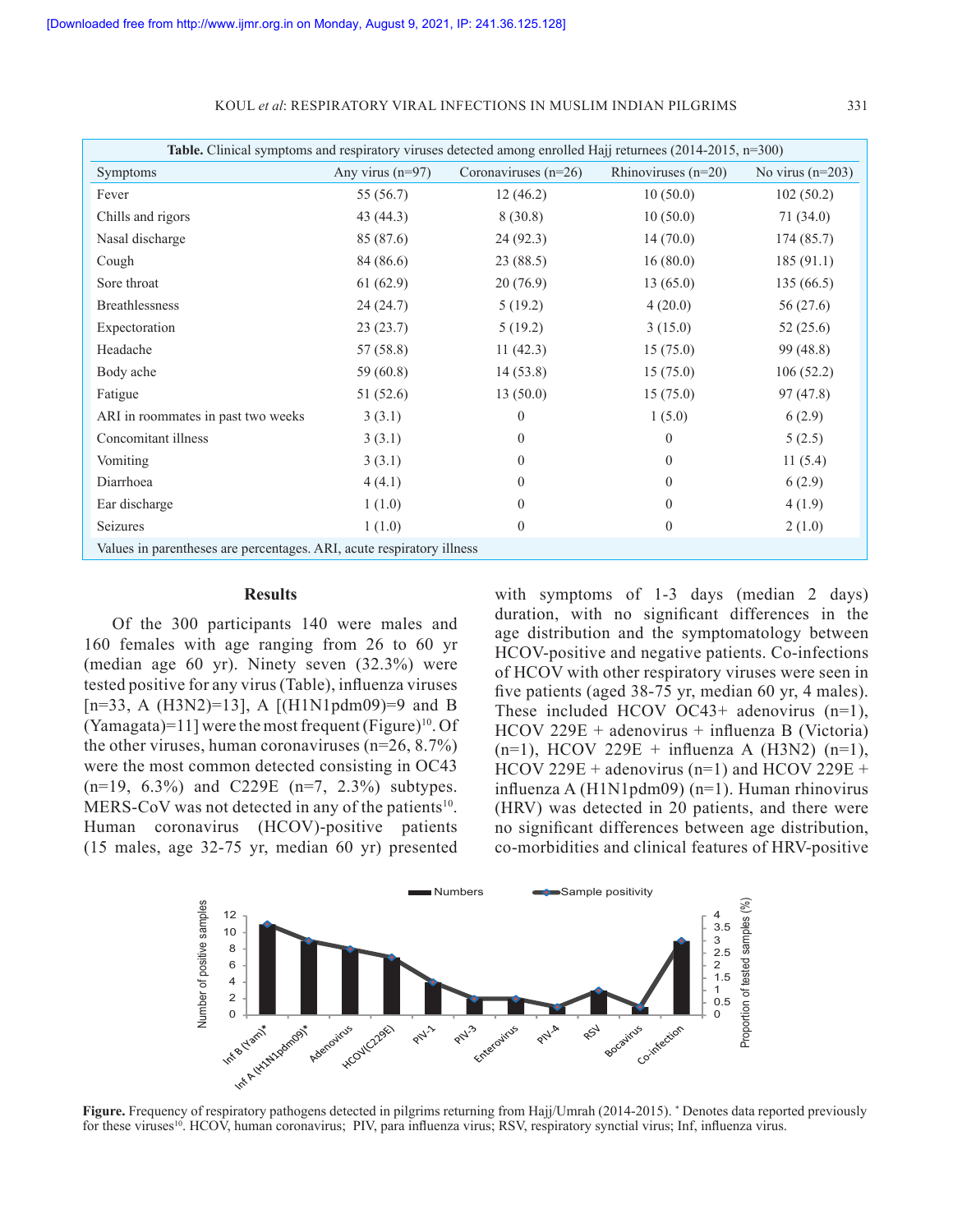and negative patients. Other respiratory viruses that were detected included adenoviruses (n=8, 2.6%), parainfluenza viruses (n=7, 2.3%), RSV (n=3, 1%) and bocaviruses (n=2, 0.6%) (Figure). Co-infections were seen in two patients (aged 50 and 60 yr, both females): one each of enterovirus  $+$  adenovirus and adenovirus + PIV-1.

All patients were given symptomatic treatment and advised about cough etiquette, hand hygiene and other infection control measures. Oseltamivir was used in 18 patients with laboratory-confirmed influenza viral infection who presented within 1-5 days (interquartile range 2-4 days) of the onset of the illness. None of the patients required hospitalization, and all had an uneventful recovery in 2-5 days.

Of the 300 participants, 216 (72%) had received trivalent inactivated influenza vaccine [comprising of A/California/7/2009 (H1N1)pdm09-like virus; A/Texas/50/2012 (H3N2)-like virus and B/Massachusetts/2/2012 (Yamagata)-like virus], 14-21 days (median 16 days) before embarking on the pilgrimage. The corresponding influenza infection detected included influenza A/H3N2 (n=13), A/H1N1pdm09 (n=9) and B/Yamagata  $(n=11)^{10}$ . The participants had received the influenza vaccine as a part of their travel advice. Twenty one (10%) of these developed influenza-positive respiratory illness in comparison to 14.3 per cent (n=12) of those not vaccinated before the pilgrimage. None had received pneumococcal vaccination.

## **Discussion**

Our data showed that apart from influenza, coronaand rhinoviruses were the most commonly detected viruses in Indian pilgrims returning from Hajj and Umrah in 2015. Coronaviruses OC43 and 229E have been known to be associated with upper respiratory infection<sup>17</sup>. A systematic review of 31 studies showed that rhinoviruses were the most commonly isolated viruses from symptomatic patients during the Hajj (5.9-48.8% prevalence), followed by influenza viruses (4.5-13.9%) and coronaviruses (2.7-13.2%) with coronavirus 229E being the most common; other viruses were less frequently detected<sup>17</sup>. The high prevalence of viruses such as influenza A (H1N1pdm09), influenza A (H3N2), rhinoviruses, coronaviruses (229E, HKU1 and OC43) in the study participants was similar to other such studies<sup>17</sup>, however, the aetiopathogenetic contribution was not clear in the absence of assessing the asymptomatic carriage in a control group. The

crowded conditions during pilgrimage likely facilitate transmission of these viruses and could contribute to the high frequency of respiratory illness, the most common symptoms among the pilgrims<sup>3</sup>. Our data showed that respiratory virus infections were common among returning pilgrims with influenza, with corona and rhinoviruses being the most frequent and that clinical symptoms were not helpful in differentiating among respiratory infections.

Pilgrimage acquired viral infections are important for public health because these do not follow the traditional seasonality of any geography. We have earlier demonstrated that influenza and non-influenza respiratory viruses contribute significantly to acute exacerbations of COPD with a high level of activity during winter months in northern India, in a pattern that resembles the northern hemispherical pattern of circulation of influenza<sup>18-20</sup>. However, since Hajj and Umrah are performed throughout the year with changing dates, the congregation of potentially infected individuals from all across the world with individual seasonality of circulation of these viruses makes the acquisition and transmission of the viruses possible. International gatherings have a potential of acquisition of communicable disease outbreaks and exportation of these pathogens and initiation of local chain of spread in home countries triggering local outbreaks. Although not reported in the context of Hajj, transmission of MERS-CoV has been reported in home countries after travelling to a MERS-CoV-affected country in several instances like in the UK<sup>21</sup>, France<sup>22</sup>, and South Korea<sup>9</sup>.

Our study was limited by the fact that there was no information available about carriage of the viruses among those who did not have symptoms and the pre-pilgrimage status. However, all of the participants had been asymptomatic while before embarking on the pilgrimage. A control group of persons with a similar level of severity and without a recent history of travel, could have really brought out the difference in the viral spectrum, if any and given the quantitative impact of importation of viruses due to the pilgrimage. Furthermore, the patients represented a non-random selection that was, however, necessary in the unique circumstances of the recruitment.

Our study highlighted the potential for persons returning from mass gatherings to facilitate transmission of respiratory pathogens and reinforced the need for better infection prevention and control measures such as vaccination, health education on cough etiquette and